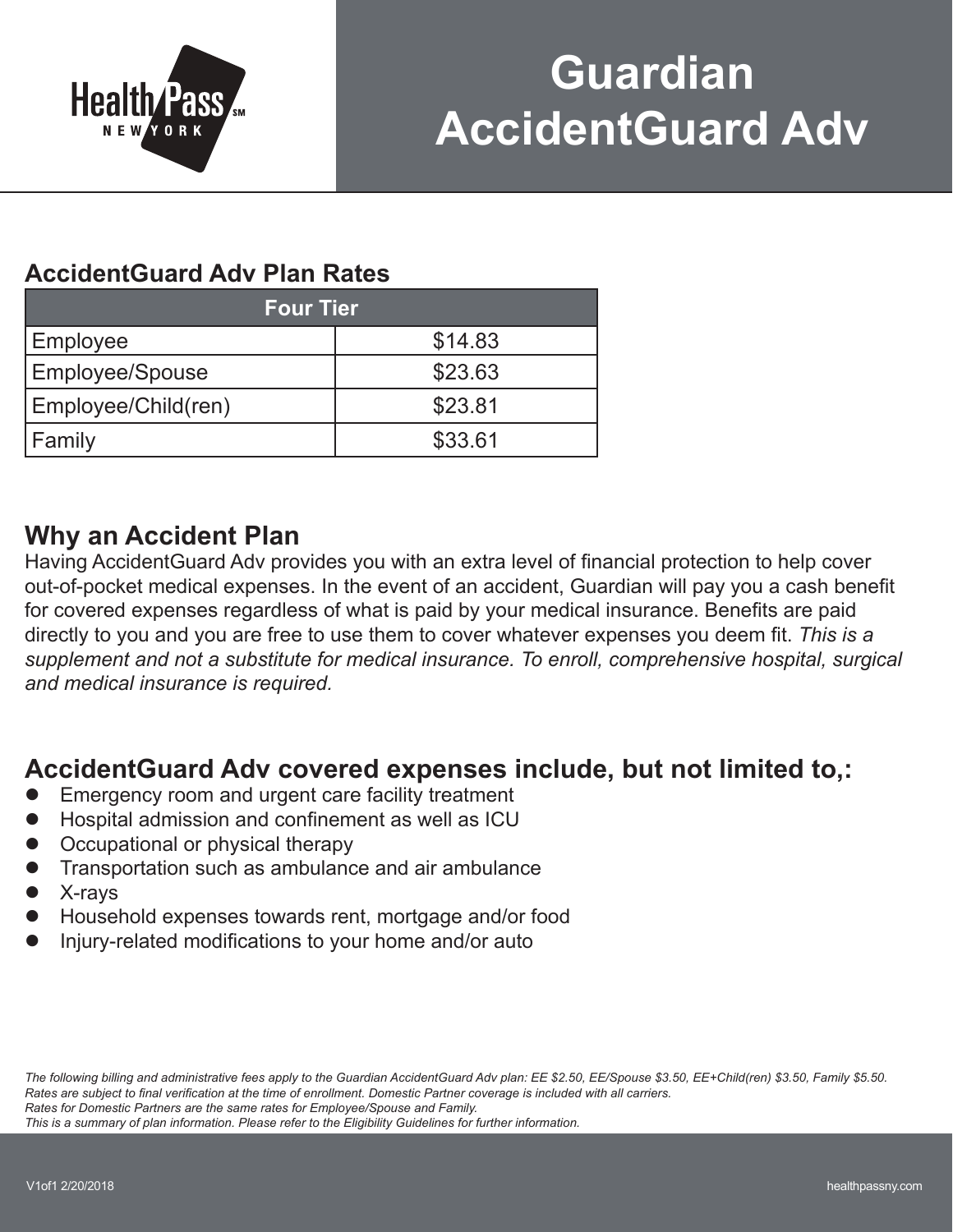



## **Guardian AccidentGuard Adv Benefits**

| <b>Accident Coverage</b>                                                           | On & Off Job                                         |
|------------------------------------------------------------------------------------|------------------------------------------------------|
| <b>Accidental Death and Dismemberment</b>                                          |                                                      |
|                                                                                    | Employee: \$25,000                                   |
| <b>Death Benefit</b>                                                               | Spouse: \$12,500                                     |
|                                                                                    | Child: \$5,000                                       |
|                                                                                    | Quadriplegia: 100% of AD&D                           |
|                                                                                    | Loss of speech and hearing (both ears): 100% of AD&D |
| <b>Catastrophic Loss</b>                                                           | Loss of cognitive function: 100% of AD&D             |
|                                                                                    | Hemiplegia: 50% of AD&D                              |
|                                                                                    | Paraplegia: 50% of AD&D                              |
| <b>Common Carrier</b>                                                              | 200% of AD&D                                         |
| <b>Common Disaster</b>                                                             | 200% of Spouse AD&D benefit                          |
| Hand, Foot, Sight                                                                  | Single: 50% of AD&D benefit                          |
|                                                                                    | Multiple: 100% of AD&D benefit                       |
| Thumb/Index Finger Same Hand, Four Fingers Same Hand, All<br><b>Toes Same Foot</b> | 25% of AD&D                                          |
| <b>Seatbelts and Airbags</b>                                                       | Seatbelts: \$10,000, Airbags: \$15,000               |
| <b>Reasonable Accomodation to Home or Vehicle</b>                                  | \$2,500                                              |
| <b>Accident Emergency Treatment</b>                                                | \$175                                                |
| <b>Accident Follow-Up Visit - Doctor</b>                                           | \$50 up to 6 treatments                              |
| <b>Air Ambulance</b>                                                               | \$1,000                                              |
| Ambulance                                                                          | \$150                                                |
| <b>Appliance</b>                                                                   | \$125                                                |
| <b>Blood/Plasma/Platelets</b>                                                      | \$300                                                |
|                                                                                    | 9 sq inches to 18 sq inches: \$0/\$2,000             |
| Burns (2nd degree/ 3rd degree)                                                     | 18 sq inches to 35 sq inches: \$1,000/\$4,000        |
|                                                                                    | Over 35 sq inches: \$3,000/\$12,000                  |
| <b>Burn - Skin Graft</b>                                                           | 50% of burn benefit                                  |
| <b>Child Organized Sport</b>                                                       | 20% increase to child benefits                       |
| <b>Chiropractic Visits</b>                                                         | \$25 per visit up to 6 visits                        |
| Coma                                                                               | \$10,000                                             |
| <b>Concussions</b>                                                                 | \$75                                                 |
| <b>Dislocations</b>                                                                | Schedule up to \$4,400                               |
| <b>Diagnostic Exam (Major)</b>                                                     | \$150                                                |
| <b>Emergency Dental Work</b>                                                       | \$300/Crown \$75/Extraction                          |
| Epidural pain management                                                           | \$100, 2 times per accident                          |
| Eye Injury                                                                         | \$300                                                |
| <b>Family Care</b>                                                                 | \$20/day up to 30 days                               |
| <b>Fracture</b>                                                                    | Schedule up to \$5,500                               |